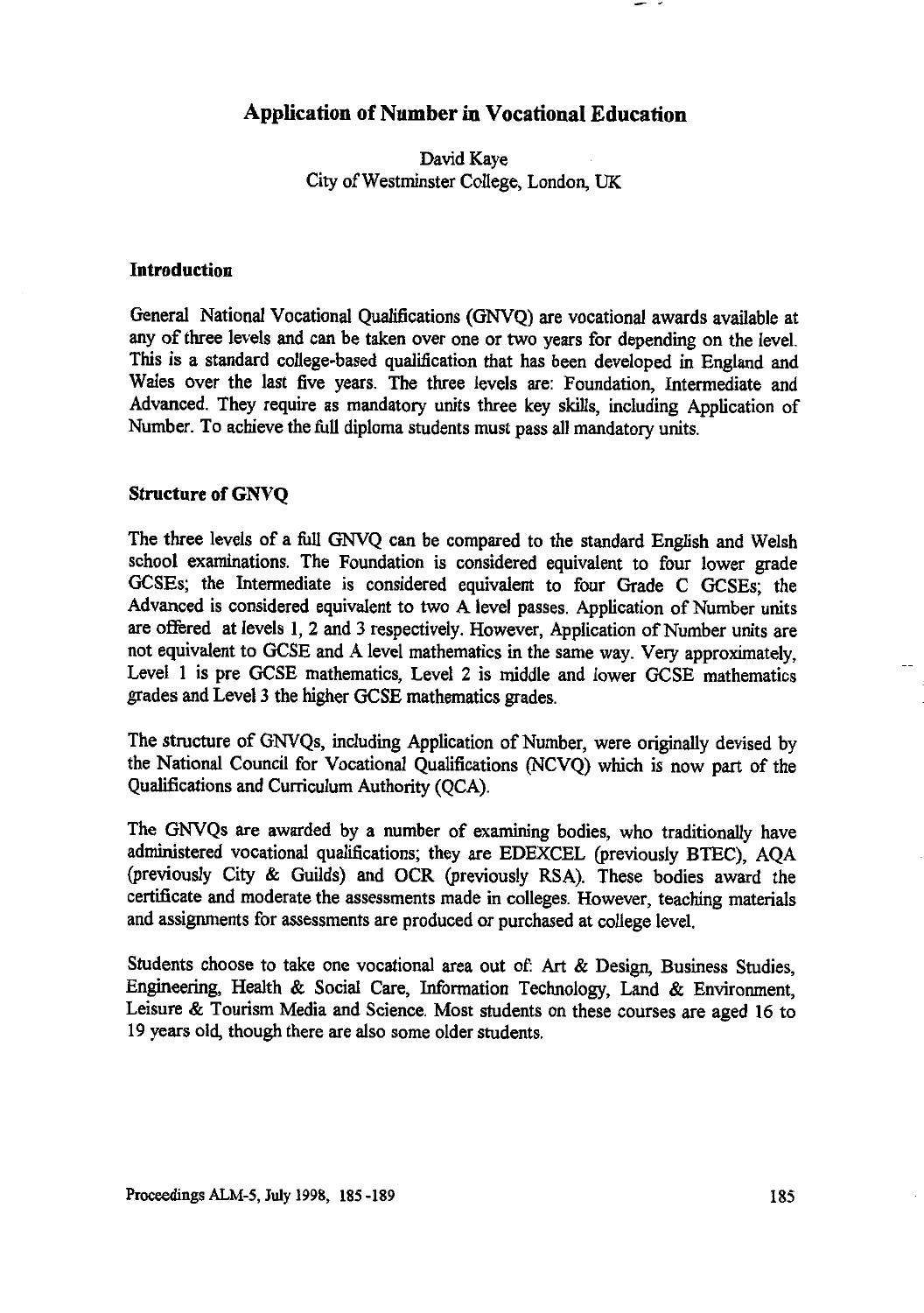### **Application of number in practice**

As many students have opted for the vocational aspect of a programme the delivery and assessment of Application of Number presents difficulties for teachers if key skills are not integrated into the assessment plan of the vocational units. Some colleges employ specialist Maths/Numeracy lecturers to deliver and assess Application of Number or provide underpinning knowledge. However there are some colleges who prefer to employ vocational staff with limited specialist underpinning knowledge in key skills but experienced in vocational work.

د د س

There are increasing numbers of adults returning to learning. Some colleges have developed innovative methods of delivering the programme in reduced time periods (fast track). Application of Number is still an integral element. This has caused problems for some students particularly adults who have had poor experience of number at school. The approach to Application of Number in this situation as with 16-19 year olds, requires a more sensitive approach and more integration of key skills as part of vocational assignments.

There has been some serious concern expressed nationally about the lowering of standards in key skills particularly Application of Number and Communications (another GNVQ key skill). The current pilot of a new vocational GNVQ is running parallel to a pilot of new key skills specifications which requires students to produce evidence in report form from within vocational settings.

Some colleges have developed workshops with resources available on a drop in basis to provide students with the essential underpinning knowledge. In other vocational programmes key skills are required at levels prescribed by the lead industrial awarding bodies. In GNVQ programmes key skills must be achieved at the level of the vocational programme.

#### **Problems in using application of number**

**I** am working with a wide variety of students in an inner city College supporting and assessing Application of Number. At ALMS I presented a summary of the problems that **I** have encountered.

#### 1 Vocational Relevance

The ideal is that numeracy and mathematics problems presented in the vocational context will be more interesting and attractive to the students.

The problem is that the students are only just beginning to learn about their chosen vocational area. This means the value of vocational relevance as a motivational tool is less than might have been hoped.

#### 2 Basic Skills

The rigidity of the assessment process makes it difficult to develop a natural link between successfully completing the Application of Number unit and the acquisition of useful basic skills and techniques.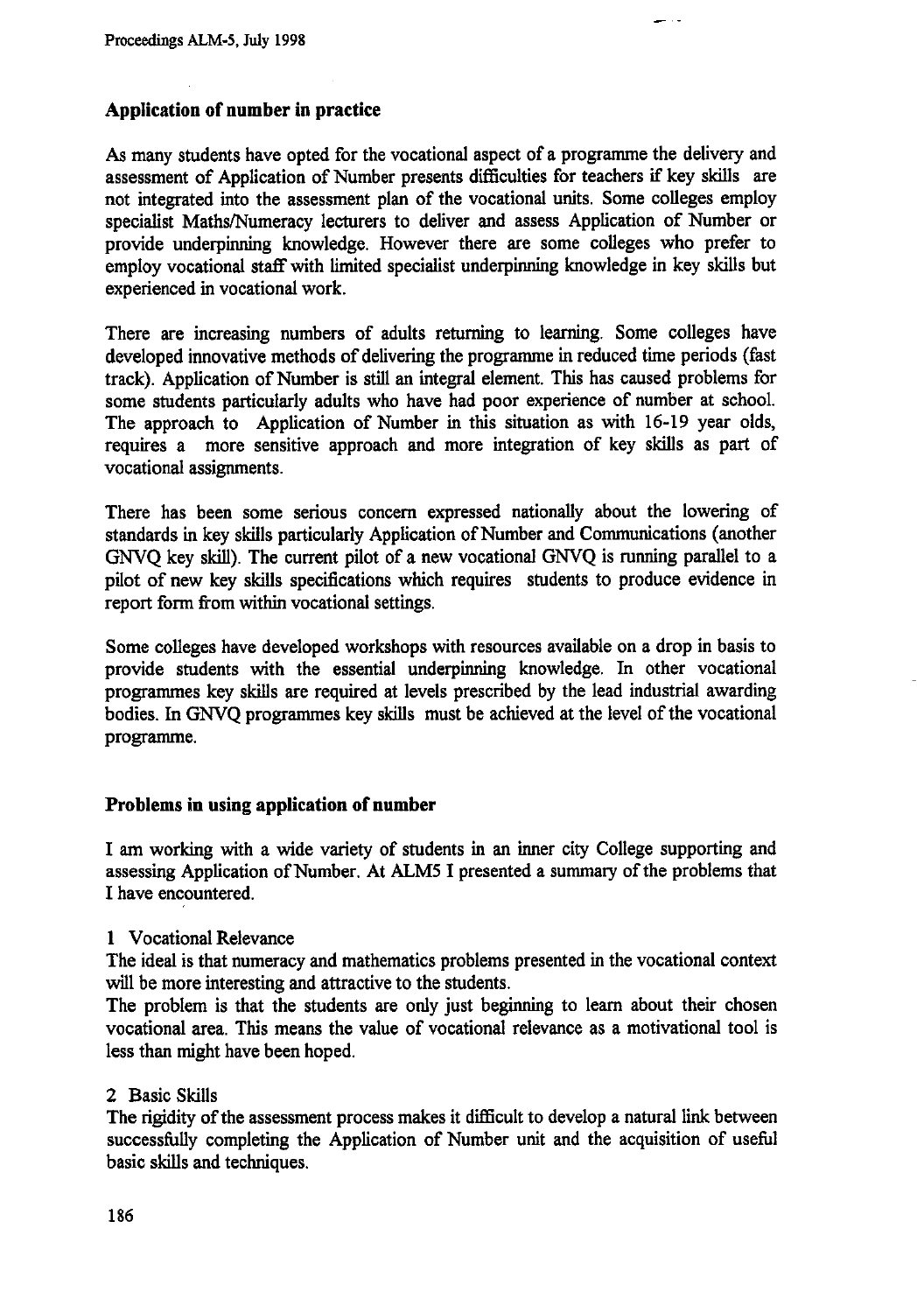**In addition the pressure on course hours (across the college) means that the amount of time to deliver additional support for basic skills in numeracy workshops or additional classes is very limited.**

# **3 Course Structure**

**If the course structure does not include full integration of Application of Number within the vocational course units the number work fails to be seen as essential to achieving the GNVQ. Therefore the students** *give* **this work very low priority. However, to integrate properly requires a lot of preparation time, including time for numeracy and vocational specialists to work together. At present such time is not being made available.**

### **4 Assignments**

**The pressure to complete assignments by the end of the course and to collect enough evidence for the final portfolio of work leads to the students getting each individual piece of work 'done', with whatever help they can find. The assignments fail to encourage learning and development of basic and transferable skills.**

### **5 Performance Criteria**

**The assessment procedure uses performance criteria as measures of competence and specifies specific types of work that are required as evidence indicators. This creates a barrier between assessment and further learning opportunities.**

# **Responses from ALMS participants**

**The ALMS participants were presented with the full details of the GNVQ assessment schedule and the problems I had encountered. A questionnaire was available for participants to use. The response to the poster display was very mixed, but could be divided into two main categories. There were those who had some knowledge of GNVQs, who shared their experience with me, and generally were in agreement about the problems described above. The other group were those completely unfamiliar with GNVQ or Application of Number who were interested to know more about it factually and compare it to schemes with which they were familiar.**

**The questionnaire was, in fact, completed by very few participants and so it has not been possible to summarise the views expressed. However, a copy of the questionnaire is attached to this paper.**

### **Summary**

**This paper describes the assessment process of Application of Number which is a key skill unit in the GNVQ. Its place in the assessment of vocational education is described. Particular problems with the practice of using this assessment procedure are put forward. The basis of this paper was a poster presentation which presented conference participants with detailed information about Application Of Number. A questionnaire was available for participants to record their views on the information presented.**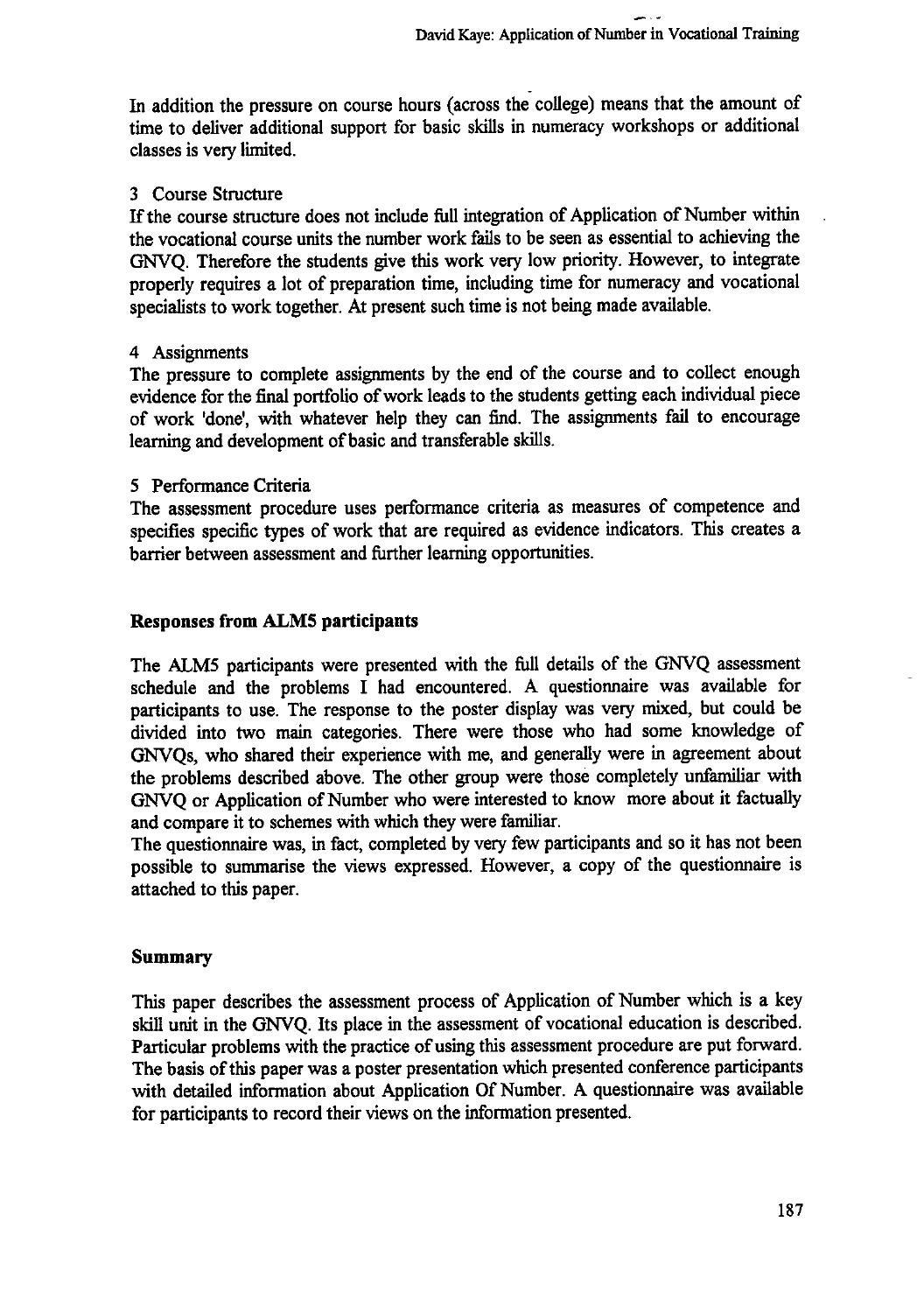# **References**

**Benn, R. (1997)** *Adults count too, mathematics for empowerment.* **Leicester: NIACE, UK**

**Qualifications and Curriculum Authority. (1997)** *Key Skills units, pilot programme* **[Ref QCA/97/038]. London: QCA, UK**

# **Appendix**

# **Conference Attendees Questionnaire GNVQ Application of Number**

**This poster presentation introduces you to the content and delivery of the key skill "Application of Number" for General National Vocational Qualifications (GNVQ)**

**Although mainly factual a number of issues are raised and I would be interested in the reactions to this from other conference attendees.**

**Please complete the following questionnaire as well as you can.**

| 01 | Are you familiar with GNVQs?                                           | yes<br>no | о<br>О           |
|----|------------------------------------------------------------------------|-----------|------------------|
| 02 | Are you familiar with application of number?                           | yes<br>no | □<br>Ο           |
| 03 | Are you familiar with a qualification similar to GNVQs?                | yes<br>no | Ο<br>Ο           |
| 04 | Are you familiar with anything similar to Application of Number?       | yes<br>no | $\Box$<br>$\Box$ |
| 05 | Are you aware of current research into this method of assessment?      | yes<br>no | о<br>O           |
| 06 | Do you think this structure forms a teaching programme?                | yes<br>no | О<br>O           |
| 07 | Do you think vocational relevance helps motivate students?             | yes<br>no | Q<br>O           |
| 08 | Is this creating a new mathematics?                                    | yes<br>no | ۵<br>۵           |
| 09 | Do you think the content is too narrow?                                | yes<br>no | О<br>О           |
| 10 | Is Application of Number a fair test of a student's numeracy?          | yes<br>no | α<br>□           |
| 11 | Do you think Application of Number includes appropriate number skills? | yes<br>no | □<br>◻           |
| 12 | Does this structure help students identify their numeracy needs?       | yes<br>no | 口<br>Ο           |
| 13 | Does Application of Number identify the most relevant basic skills?    | yes<br>no | О<br>O           |
| 14 | Does this structure support a flexible approach to teaching numeracy?  | yes<br>no | о<br>ο           |